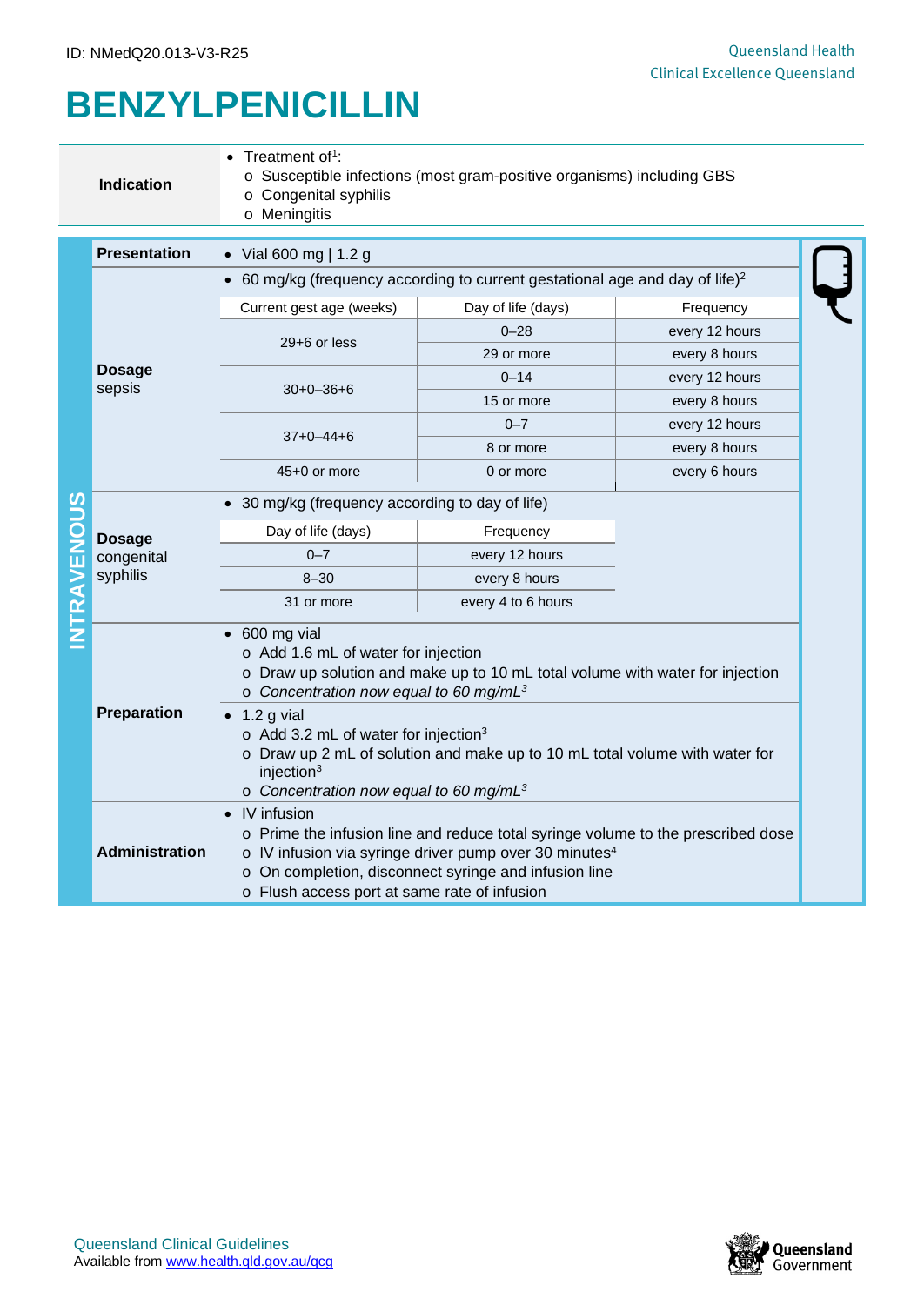|   | <b>Presentation</b>                                                                                                                                                                                                              | • Vial 600 mg   1.2 g                                                                                                                                                                                                                                                                                                                                                                                                                                                                                                                                                                                                                                 |                                                                                                     |                |  |  |
|---|----------------------------------------------------------------------------------------------------------------------------------------------------------------------------------------------------------------------------------|-------------------------------------------------------------------------------------------------------------------------------------------------------------------------------------------------------------------------------------------------------------------------------------------------------------------------------------------------------------------------------------------------------------------------------------------------------------------------------------------------------------------------------------------------------------------------------------------------------------------------------------------------------|-----------------------------------------------------------------------------------------------------|----------------|--|--|
|   |                                                                                                                                                                                                                                  | • 60 mg/kg (frequency according to current gestational age and day of life)                                                                                                                                                                                                                                                                                                                                                                                                                                                                                                                                                                           |                                                                                                     |                |  |  |
|   |                                                                                                                                                                                                                                  | Current gest age (weeks)                                                                                                                                                                                                                                                                                                                                                                                                                                                                                                                                                                                                                              | Day of life (days)<br>Frequency                                                                     |                |  |  |
|   | <b>Dosage</b><br>sepsis                                                                                                                                                                                                          |                                                                                                                                                                                                                                                                                                                                                                                                                                                                                                                                                                                                                                                       | $0 - 28$                                                                                            | every 12 hours |  |  |
|   |                                                                                                                                                                                                                                  | 29+6 or less                                                                                                                                                                                                                                                                                                                                                                                                                                                                                                                                                                                                                                          | 29 or more                                                                                          | every 8 hours  |  |  |
|   |                                                                                                                                                                                                                                  | $30+0-36+6$                                                                                                                                                                                                                                                                                                                                                                                                                                                                                                                                                                                                                                           | $0 - 14$                                                                                            | every 12 hours |  |  |
|   |                                                                                                                                                                                                                                  |                                                                                                                                                                                                                                                                                                                                                                                                                                                                                                                                                                                                                                                       | 15 or more                                                                                          | every 8 hours  |  |  |
|   |                                                                                                                                                                                                                                  | 37+0 or more                                                                                                                                                                                                                                                                                                                                                                                                                                                                                                                                                                                                                                          | $0 - 7$                                                                                             | every 12 hours |  |  |
|   |                                                                                                                                                                                                                                  |                                                                                                                                                                                                                                                                                                                                                                                                                                                                                                                                                                                                                                                       | 8 or more                                                                                           | every 8 hours  |  |  |
| ≧ | <b>Dosage</b><br>congenital                                                                                                                                                                                                      | • 30 mg/kg (frequency according to day of life)                                                                                                                                                                                                                                                                                                                                                                                                                                                                                                                                                                                                       |                                                                                                     |                |  |  |
|   |                                                                                                                                                                                                                                  | Day of life (days)<br>Frequency                                                                                                                                                                                                                                                                                                                                                                                                                                                                                                                                                                                                                       |                                                                                                     |                |  |  |
|   |                                                                                                                                                                                                                                  | $0 - 7$                                                                                                                                                                                                                                                                                                                                                                                                                                                                                                                                                                                                                                               | every 12 hours                                                                                      |                |  |  |
|   | syphilis                                                                                                                                                                                                                         | $8 - 30$                                                                                                                                                                                                                                                                                                                                                                                                                                                                                                                                                                                                                                              | every 8 hours                                                                                       |                |  |  |
|   |                                                                                                                                                                                                                                  | 31 or more                                                                                                                                                                                                                                                                                                                                                                                                                                                                                                                                                                                                                                            | every 4 to 6 hours                                                                                  |                |  |  |
|   | Preparation                                                                                                                                                                                                                      | $\bullet$ 600 mg vial<br>o Add 1.6 mL of water for injection<br>o Concentration now equal to 300 mg/mL <sup>3,4</sup><br>1.2 g vial<br>o Add 3.2 mL of water for injection<br>o Concentration now equal to 300 mg/mL <sup>3,4</sup>                                                                                                                                                                                                                                                                                                                                                                                                                   |                                                                                                     |                |  |  |
|   | Draw up the prescribed dose<br><b>Administration</b><br>Intramuscular injection into thickest part of the vastus lateralis in the<br>anterolateral thigh (maximum 0.5 mL per site) <sup>5</sup> immediately after reconstitution |                                                                                                                                                                                                                                                                                                                                                                                                                                                                                                                                                                                                                                                       |                                                                                                     |                |  |  |
|   | <b>Special</b><br>considerations                                                                                                                                                                                                 | Cautions<br>o 600 mg contains 41.4 mg of sodium <sup>3,4</sup><br>o If renal impairment, may need dosage adjustment<br>600 mg is equivalent to 1 million units of benzylpenicillin (also referred to as Penicillin G)<br>If co-prescribed with aminoglycoside, give the antibiotic with shortest duration of<br>administration first (so antibiotic cover commences asap)<br>o Do not mix in the same injection or infusion solution; flush before and after<br>• IM route only if IV not possible<br>UAC route: consult with neonatologist/paediatrician prior to use and refer to Queensland<br>Clinical Guideline: Neonatal medicines <sup>6</sup> |                                                                                                     |                |  |  |
|   | <b>Monitoring</b>                                                                                                                                                                                                                | Renal and hepatic function if prolonged high-dose treatment7<br>$\bullet$<br><b>Extravasation risk</b>                                                                                                                                                                                                                                                                                                                                                                                                                                                                                                                                                |                                                                                                     |                |  |  |
|   | <b>Compatibility</b>                                                                                                                                                                                                             | Fluids<br>$\circ$ 5% glucose <sup>4</sup> , 0.9% sodium chloride <sup>4,8</sup> , water for injection <sup>4</sup><br>$\bullet$ Y-site<br>o Limited and conflicting information. Check with pharmacist                                                                                                                                                                                                                                                                                                                                                                                                                                                |                                                                                                     |                |  |  |
|   | Incompatibility                                                                                                                                                                                                                  | • PN and fat emulsion <sup>4</sup> : co-infusion with benzylpenicillin not recommended (evidence<br>limited). If unavoidable, seek pharmacist advice first, filter infusion and flush before and<br>after<br>• Drugs<br>$\circ$ Aminoglycosides <sup>4</sup> (amikacin, gentamicin, tobramycin) dobutamine <sup>4</sup> , heparin <sup>4</sup> ,<br>noradrenaline (norepinephrine) <sup>4</sup> , phenobarbital (phenobarbitone) <sup>4</sup> , suxamethonium <sup>4</sup>                                                                                                                                                                            |                                                                                                     |                |  |  |
|   | <b>Interactions</b>                                                                                                                                                                                                              |                                                                                                                                                                                                                                                                                                                                                                                                                                                                                                                                                                                                                                                       | • IV aminoglycosides are inactivated by IV cephalosporins, penicillins and teicoplanin <sup>4</sup> |                |  |  |
|   | <b>Stability</b>                                                                                                                                                                                                                 | $\bullet$ Vial<br>○ Store below 25 °C. Protect from light <sup>3,4</sup><br>Reconstituted solution<br>$\circ$ Use immediately <sup>3,4</sup>                                                                                                                                                                                                                                                                                                                                                                                                                                                                                                          |                                                                                                     |                |  |  |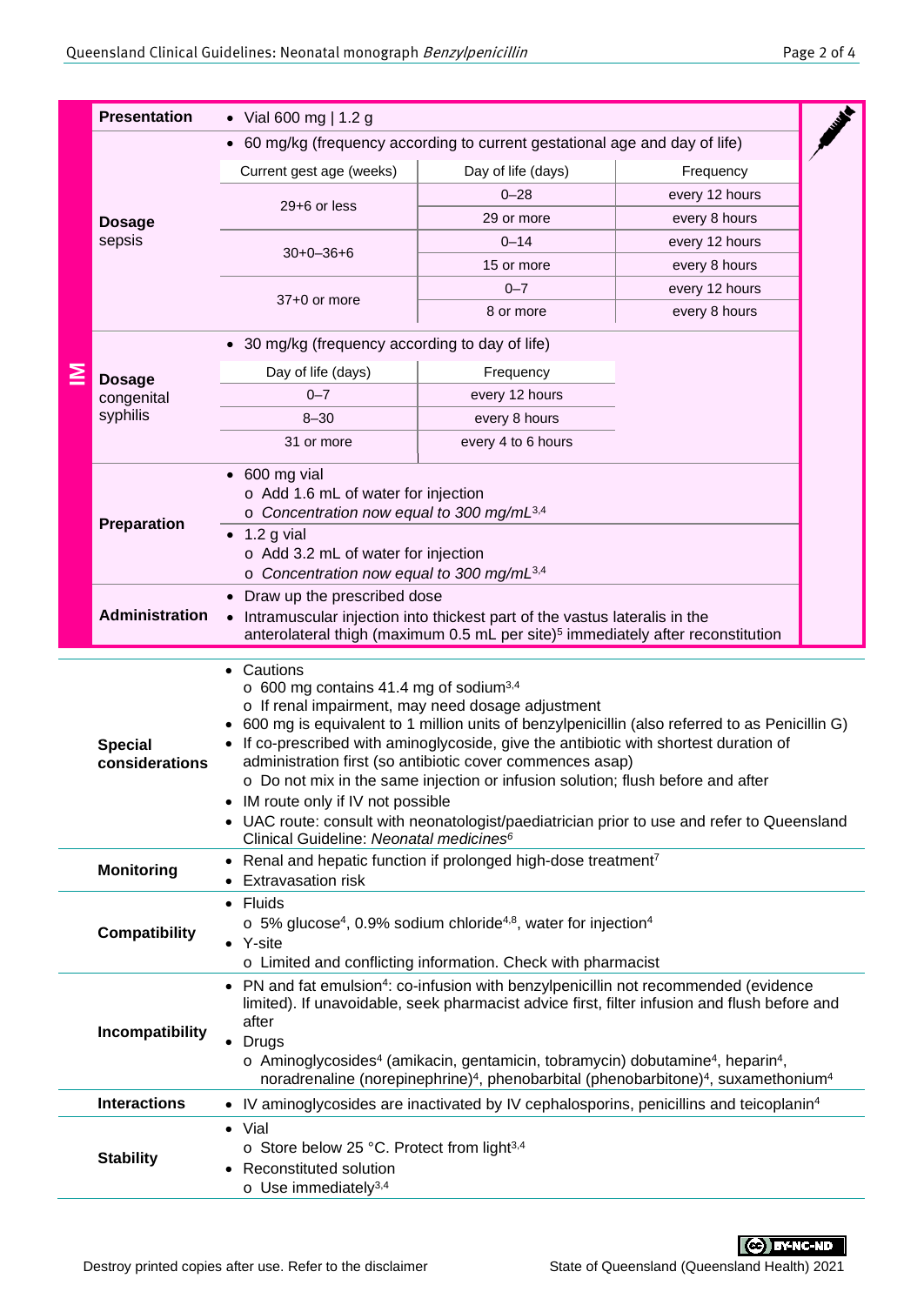| Side effects <sup>7</sup> | • Hypersensitivity reactions: rare in neonates. May present as erythema and rash<br>(maculopapular rash, red purple plaques or urticarial type plaques <sup>9-12</sup> )<br>• Blood pathology: electrolyte disturbances (hypernatremia or hypokalaemia), dyscrasias<br>(e.g. neutropenia, related to dose and duration of treatment, thrombocytopenia)<br>angioedema, haemolytic anaemia, eosinophilia, serum sickness-like syndrome<br>• Digestive: diarrhoea, vomiting, Clostridium difficile-associated disease<br>• Genitourinary: interstitial nephritis<br>• Integumentary: inflammation at injection site<br>• Nervous system: neurotoxicity with high doses and/or rapid IV injection <sup>4</sup> (e.g. drowsiness,<br>coma, seizures) |  |
|---------------------------|-------------------------------------------------------------------------------------------------------------------------------------------------------------------------------------------------------------------------------------------------------------------------------------------------------------------------------------------------------------------------------------------------------------------------------------------------------------------------------------------------------------------------------------------------------------------------------------------------------------------------------------------------------------------------------------------------------------------------------------------------|--|
| <b>Actions</b>            | • Beta-lactamase sensitive penicillin antibiotic                                                                                                                                                                                                                                                                                                                                                                                                                                                                                                                                                                                                                                                                                                |  |
| <b>Abbreviations</b>      | EOGBSD: early onset group B streptococcal disease, GBS: Group B streptococcus, IM:<br>intramuscular, IV: intravenous, UAC: umbilical arterial catheter                                                                                                                                                                                                                                                                                                                                                                                                                                                                                                                                                                                          |  |
| <b>Keywords</b>           | Benzylpenicillin, penicillin, penicillin G sodium, crystalline penicillin, BenPen                                                                                                                                                                                                                                                                                                                                                                                                                                                                                                                                                                                                                                                               |  |
|                           |                                                                                                                                                                                                                                                                                                                                                                                                                                                                                                                                                                                                                                                                                                                                                 |  |

The Queensland Clinical Guideline *Neonatal Medicines* is integral to and should be read in conjunction with this monograph. Refer to the disclaimer. Destroy all printed copies of this monograph after use.

## **References**

1. IBM Micromedex®Neofax®. Benzylpenicillin. In: IBM Micromedex® NeoFax®/Pediatrics (electronic version)<br>IBM Watson Health, Greenwood Village, Colorado, USA. October 2018 [cited 2019 Ja

Village, Colorado, USA. October 2018 [cited 2019 January 21]. Available from: [https://www.micromedexsolutions.com.](https://www.micromedexsolutions.com/)

2. Australian Medicines Handbook Children's Dosing Companion. Benzylpenicillin. [Internet]. Adelaide: Australian Medicines Hanbook Pty Ltd; January 2018 [cited 2019 May 09]. Available from[: https://https://amhonline.amh.net.au.](https://https/amhonline.amh.net.au)

3. MIMS Online. Benzylpenicillin. [Internet]: MIMS Australia; May 2007 [cited 2019 January 21]. Available from[: https://www.mimsonline.com.au.](https://www.mimsonline.com.au/)

4. Australian Injectable Drugs Handbook. Nicolette Burridge, Keli Symons, editors. Benzylpenicillin. 7th ed. [Internet]. New South Wales: Society

of Hospital Pharmacists of Australia (SHPA); November 2018 [cited 2019 January 21]. Available from: aidh.hcn.com.au. 5. Hockenberry M, Wilson D. Wong's Nursing Care of Infants and Children. 10th ed. USA: Elsevier; 2014.

6. Queensland Clinical Guidelines. Neonatal medicines. Guideline No. MN19.54-V1-R24. [Internet]. Queensland Health. 2019. [cited 2021 January 15]. Available from:<https://www.health.qld.gov.au/qcg>

7. Australian Medicines Handbook. Benzylpenicillin. [Internet]. Adelaide: Australian Medicines Handbook Pty Ltd; January 2019 [cited 2019 January 21]. Available from: [https://amhonline.amh.net.au.](https://amhonline.amh.net.au/)

8. Trissels ™ 2 Clinical Pharmaceutics Database. IV Compatibility Module. [online database] 2019 [cited 2020 July 02]. Available from: [https://www.micromedexsolutions.com.](https://www.micromedexsolutions.com/)

9. Carder KR. Hypersensitivity reactions in neonates and infants. Dermatol Ther 2005;18(2):160-75.

10. Lohmeier K, Megahed M, Schulte KW, Stannigel H, Mayatepek E, Schroten H. Toxic epidermal necrolysis in a premature infant of 27 weeks' gestational age. Br J Dermatol 2005;152(1):150-1.

11. Martini S, Alessandroni R, Arcuri S, Faldella G. Vancomycin-induced red man syndrome presentation in a preterm infant. Pediatr Dermatol 2018;35(6):e408-e9.

12. Maulidi H, Godambe S, Chow P. Suspected drug reaction with piperacillin/tazobactam, in a premature infant. Br J Clin Pharmacol 2008;65(6):971-2.